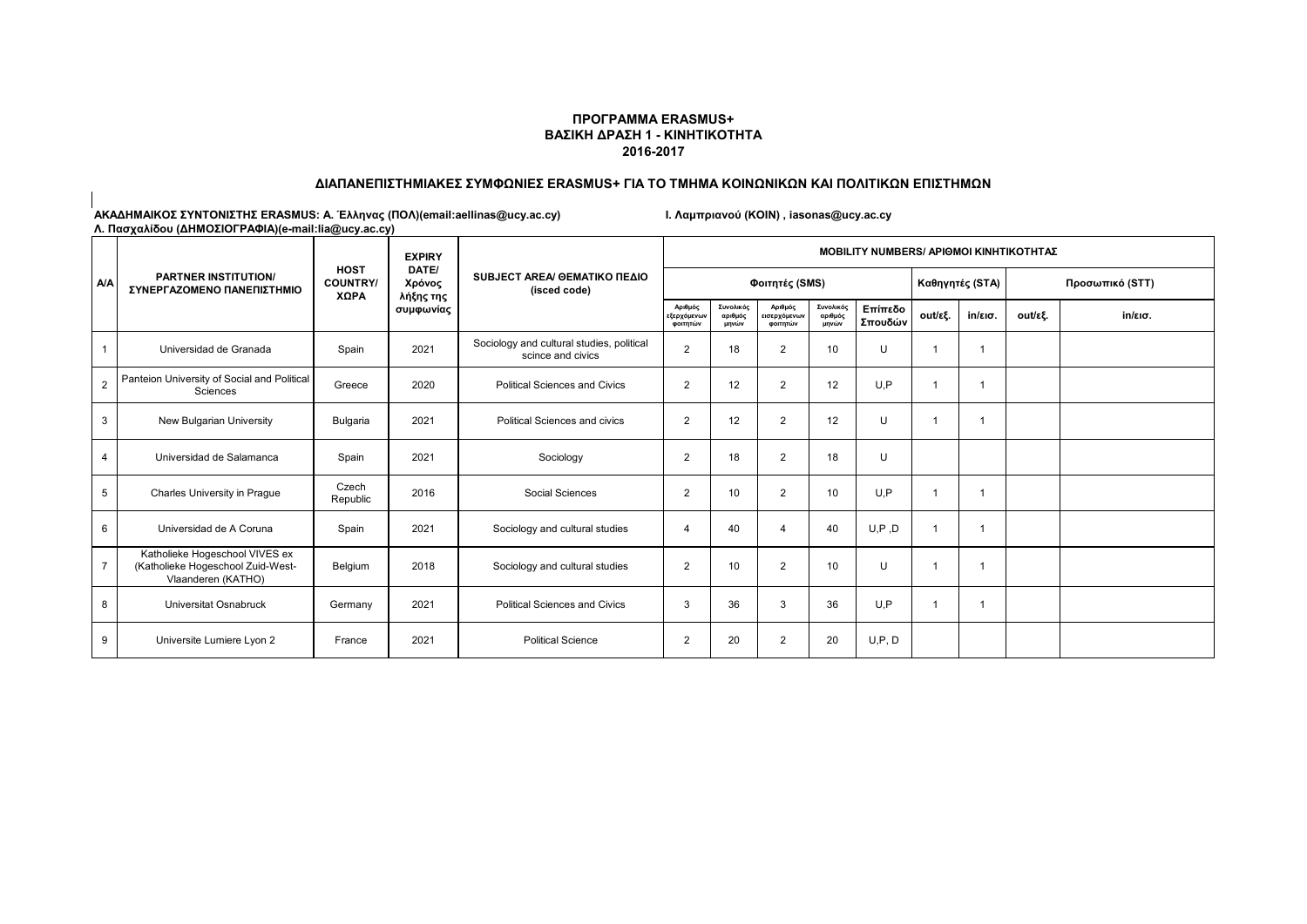# **ΔΙΑΠΑΝΕΠΙΣΤΗΜΙΑΚΕΣ ΣΥΜΦΩΝΙΕΣ ERASMUS+ ΓΙΑ ΤΟ ΤΜΗΜΑ ΚΟΙΝΩΝΙΚΩΝ ΚΑΙ ΠΟΛΙΤΙΚΩΝ ΕΠΙΣΤΗΜΩΝ**

| <b>A/A</b> | <b>PARTNER INSTITUTION/</b><br>ΣΥΝΕΡΓΑΖΟΜΕΝΟ ΠΑΝΕΠΙΣΤΗΜΙΟ                    |                                        | <b>EXPIRY</b>                |                                                                                | <b>MOBILITY NUMBERS/ APIOMOI KINHTIKOTHTAZ</b> |                               |                                     |                               |                    |                |                   |                 |                   |  |
|------------|------------------------------------------------------------------------------|----------------------------------------|------------------------------|--------------------------------------------------------------------------------|------------------------------------------------|-------------------------------|-------------------------------------|-------------------------------|--------------------|----------------|-------------------|-----------------|-------------------|--|
|            |                                                                              | <b>HOST</b><br><b>COUNTRY/</b><br>ΧΩΡΑ | DATE/<br>Χρόνος<br>λήξης της | SUBJECT AREA/ GEMATIKO ΠΕΔΙΟ<br>(isced code)                                   |                                                |                               | Φοιτητές (SMS)                      |                               |                    |                | Καθηγητές (STA)   | Προσωπικό (STT) |                   |  |
|            |                                                                              |                                        | συμφωνίας                    |                                                                                | Αριθμός<br><b>ξερχόμενω</b> ν<br>φοιτητών      | Συνολικός<br>αριθμός<br>μηνών | Αριθμός<br>εισερχόμενων<br>φοιτητών | Συνολικός<br>αριθμός<br>μηνών | Επίπεδο<br>Σπουδών | out/εξ.        | $in/\epsilon$ ισ. | out/εξ.         | $in/\epsilon$ ισ. |  |
| 10         | Uniwersytet Warminsko-Mazurski W<br>Olsztynie                                | Poland                                 | 2021                         | Political Sciences and civics, Sociology and<br>cultural studies               | $\boldsymbol{\Lambda}$                         | 20                            | $\overline{4}$                      | 20                            | U.P                | $\overline{1}$ | -1                |                 |                   |  |
| 11         | University of Macedonia Economics &<br>Social Sciences                       | Greece                                 | 2021                         | <b>Political Sciences and Civics</b>                                           | $\overline{2}$                                 | 12                            | $\overline{2}$                      | 12                            | U.P                | $\overline{1}$ | $\mathbf 1$       |                 |                   |  |
| 12         | Constantine The Philosopher University in<br>Nitra                           | Slovak<br>Republic                     | 2021                         | <b>Political Sciences</b>                                                      | 3                                              | 12                            | 3                                   | 12                            | U                  | $\mathbf{1}$   | $\mathbf{1}$      |                 |                   |  |
| 13         | University of Rostock                                                        | Germany                                | 2021                         | Sociology and cultural studies                                                 | $\boldsymbol{\varDelta}$                       | 28                            | $\overline{2}$                      | 18                            | U.P.D              | $\mathbf{1}$   | $\overline{1}$    |                 |                   |  |
| 14         | AGH University of Science and<br>Technology (Akademia Gorniczo-<br>Hutnicza) | Poland                                 | 2021                         | Sociology and Cultural Studies                                                 | $\overline{2}$                                 | 10                            | $\overline{2}$                      | 10                            | U                  | $\mathbf{1}$   | $\mathbf{1}$      |                 |                   |  |
| 15         | University of Bologna                                                        | Italy                                  | 2021                         | <b>Political Science</b>                                                       | 3                                              | 18                            | 3                                   | 18                            | U.P                | $\mathbf 1$    | -1                |                 |                   |  |
| 16         | Adam Mickiewicz University of Poznan                                         | Poland                                 | 2021                         | Sociology and Cultural Studies                                                 | $\overline{2}$                                 | 10                            | $\overline{2}$                      | 10                            | U                  | $\overline{1}$ | $\overline{1}$    |                 |                   |  |
| 17         | Metropolitan University Prague                                               | Czech<br>Republic                      | 2021                         | Social and behavioural sciences<br>(International Relations, European Studies) | $\overline{2}$                                 | 12                            | $\overline{2}$                      | 12                            | U.P.D              | $\mathbf{1}$   | $\mathbf{1}$      |                 |                   |  |
| 18         | Johann Wolfgang Goethe- Universitat -<br>Frankfurt am Main                   | Germany                                | 2021                         | Social Science and Behavioural                                                 | $\overline{2}$<br>$\overline{1}$               | 10<br>5                       | $\overline{2}$<br>$\mathbf{1}$      | 10<br>5                       | U<br>P             | -1             | -1                |                 |                   |  |
| 19         | Johann Wolfgang Goethe- Universitat -<br>Frankfurt am Main                   | Germany                                | 2021                         | Sociology and cultural studies                                                 | $\overline{2}$                                 | 18                            | $\overline{2}$                      | 18                            | U.P                | $\mathbf{1}$   | $\overline{1}$    |                 |                   |  |
| 20         | University of Peloponnese                                                    | Greece                                 | 2021                         | <b>Political Science</b>                                                       | $\overline{2}$                                 | 12                            | $\overline{2}$                      | 12                            | U                  | $\overline{1}$ | $\overline{1}$    |                 |                   |  |
| 21         | Universidad Complutense de Madrid                                            | Spain                                  | 2021                         | Social Sciences                                                                | -1                                             | 10                            | $\mathbf{1}$                        | 10                            | U, P               | $\overline{1}$ | $\overline{1}$    |                 |                   |  |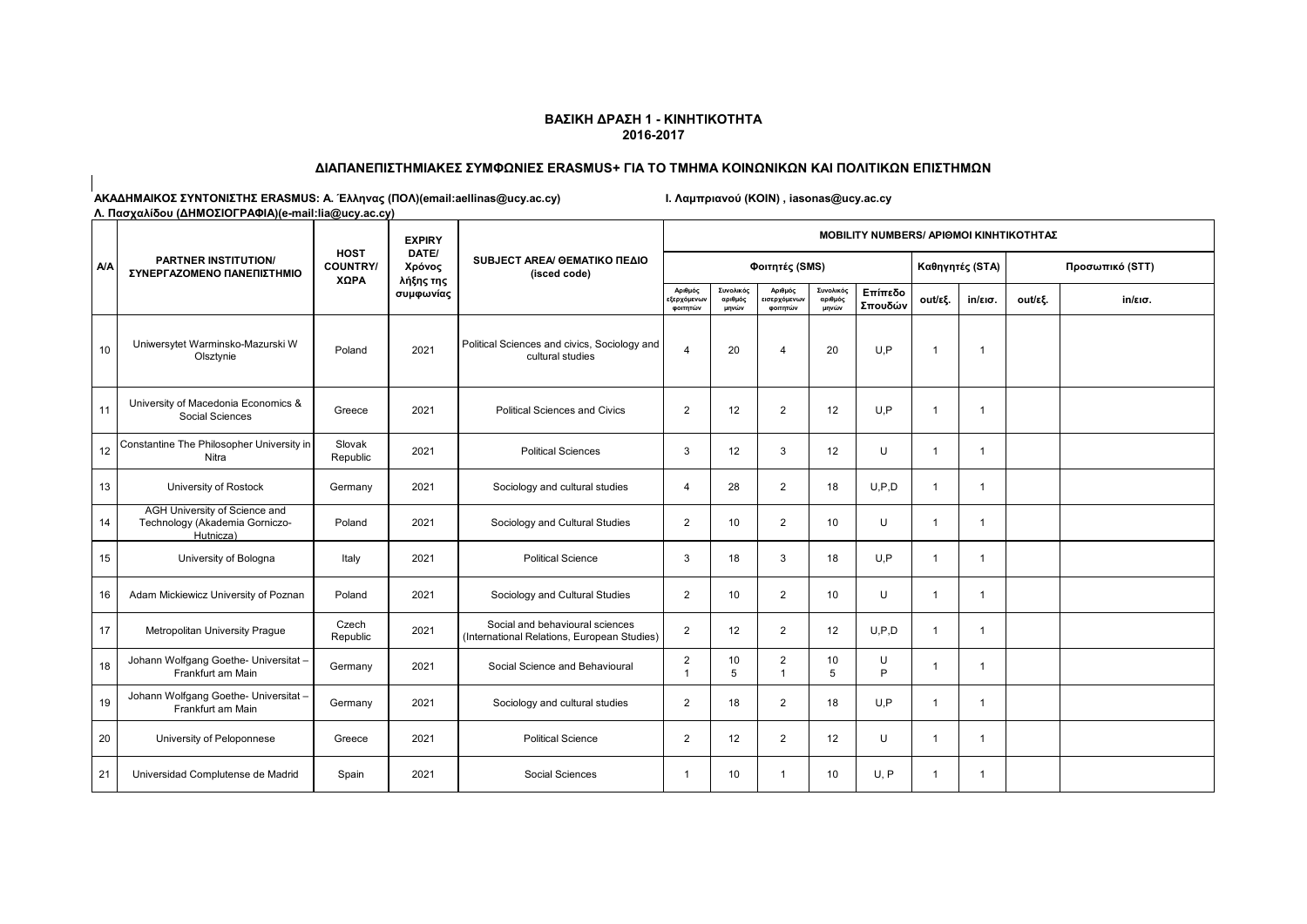# **ΔΙΑΠΑΝΕΠΙΣΤΗΜΙΑΚΕΣ ΣΥΜΦΩΝΙΕΣ ERASMUS+ ΓΙΑ ΤΟ ΤΜΗΜΑ ΚΟΙΝΩΝΙΚΩΝ ΚΑΙ ΠΟΛΙΤΙΚΩΝ ΕΠΙΣΤΗΜΩΝ**

| <b>A/A</b> | <b>PARTNER INSTITUTION/</b><br>ΣΥΝΕΡΓΑΖΟΜΕΝΟ ΠΑΝΕΠΙΣΤΗΜΙΟ |                                        | <b>EXPIRY</b>                | SUBJECT AREA/ GEMATIKO ΠΕΔΙΟ<br>(isced code)                    | <b>MOBILITY NUMBERS/ APIOMOI KINHTIKOTHTAZ</b> |                               |                                     |                               |                    |                |                         |                 |                   |  |
|------------|-----------------------------------------------------------|----------------------------------------|------------------------------|-----------------------------------------------------------------|------------------------------------------------|-------------------------------|-------------------------------------|-------------------------------|--------------------|----------------|-------------------------|-----------------|-------------------|--|
|            |                                                           | <b>HOST</b><br><b>COUNTRY/</b><br>ΧΩΡΑ | DATE/<br>Χρόνος<br>λήξης της |                                                                 |                                                |                               | Φοιτητές (SMS)                      |                               |                    |                | Καθηγητές (STA)         | Προσωπικό (STT) |                   |  |
|            |                                                           |                                        | συμφωνίας                    |                                                                 | Αριθμός<br>εξερχόμενων<br>φοιτητών             | Συνολικός<br>αριθμός<br>μηνών | Αριθμός<br>εισερχόμενων<br>φοιτητών | Συνολικός<br>αριθμός<br>μηνών | Επίπεδο<br>Σπουδών | out/εξ.        | $in$ /εισ.              | out/εξ.         | $in/\epsilon$ ισ. |  |
| 22         | University of Crete                                       | Greece                                 | 2021                         | <b>Political Sciences and Civics</b>                            | -1                                             | 10                            | 1                                   | 10                            | U.P.D              | $\overline{1}$ | $\overline{1}$          |                 |                   |  |
| 23         | University of Crete                                       | Greece                                 | 2021                         | Sociology and cultural studies                                  | -1                                             | 10                            | $\blacktriangleleft$                | 10                            | U.P.D              | $\overline{1}$ | $\overline{1}$          |                 |                   |  |
| 24         | Corvinus, University of Budapest                          | Hungary                                | 2021                         | Political Sciences and civics<br>Sociology and cultural studies | 2                                              | 10                            | $\overline{2}$                      | 12                            | U.P                | $\overline{1}$ | $\overline{\mathbf{1}}$ |                 |                   |  |
| 25         | Jagiellonian University Krakow                            | Poland                                 | 2021                         | Sociology and Cultural studies (social<br>sciences)             | 3                                              | 30                            | 3                                   | 30                            | U.P.D              | $\overline{1}$ | $\mathbf{1}$            |                 |                   |  |
| 26         | Universitat Autonoma de Barcelona                         | Spain                                  | 2021                         | <b>Political Sciences</b><br>Sociology                          | $\overline{2}$<br>2                            | 10<br>10                      | $\overline{2}$<br>$\overline{2}$    | 10<br>10                      | U                  |                |                         |                 |                   |  |
| 27         | University of Eotvos Lorand                               | Hungary                                | 2021                         | <b>Political Sciences and Civics</b>                            | 2                                              | 10                            | $\overline{2}$                      | 10                            | U.P                | $\overline{1}$ | $\overline{1}$          |                 |                   |  |
| 28         | University of the Aegean                                  | Greece                                 | 2021                         | Sociology and cultural studies                                  | $\overline{2}$                                 | 18                            | $\overline{2}$                      | 18                            | U,P                | $\overline{1}$ | $\overline{1}$          |                 |                   |  |
| 29         | Aristotle University of Thessaloniki                      | Greece                                 | 2020                         | Political science and civics                                    | 3                                              | 18                            | 3                                   | 18                            | U.P.D              | $\mathbf{1}$   | $\overline{1}$          |                 |                   |  |
| 30         | Panteion University of Social and Political<br>Sciences   | Greece                                 | 2021                         | Sociology and Cultural Studies                                  | $\overline{2}$                                 | 10                            | $\overline{2}$                      | 10                            | U.P                | $\mathbf{1}$   | $\mathbf{1}$            |                 |                   |  |
| 31         | Universite de Strasbourg                                  | France                                 | 2021                         | Political science and civics                                    | $\overline{2}$                                 | 18                            | $\overline{2}$                      | 18                            | U                  |                |                         |                 |                   |  |
| 32         | Europos Humanitarinis University                          | Lithouania                             | 2021                         | Political Sciences/International Relations                      | 2                                              | 20                            | $\overline{2}$                      | 20                            | U                  | $\overline{1}$ | $\overline{1}$          |                 |                   |  |
| 33         | Nicolaus Copernicus University                            | Poland                                 | 2021                         | <b>Political Sciences and Civics</b>                            | $\overline{4}$                                 | 20                            | $\overline{4}$                      | 20                            | U.P.D              | $\overline{1}$ | $\mathbf{1}$            |                 |                   |  |
| 34         | Universita Degli Studi Roma Tre                           | Italy                                  | 2021                         | Political science and civics                                    | 3                                              | 30                            | 3                                   | 30                            | $\cup$             | $\overline{1}$ | -1                      |                 |                   |  |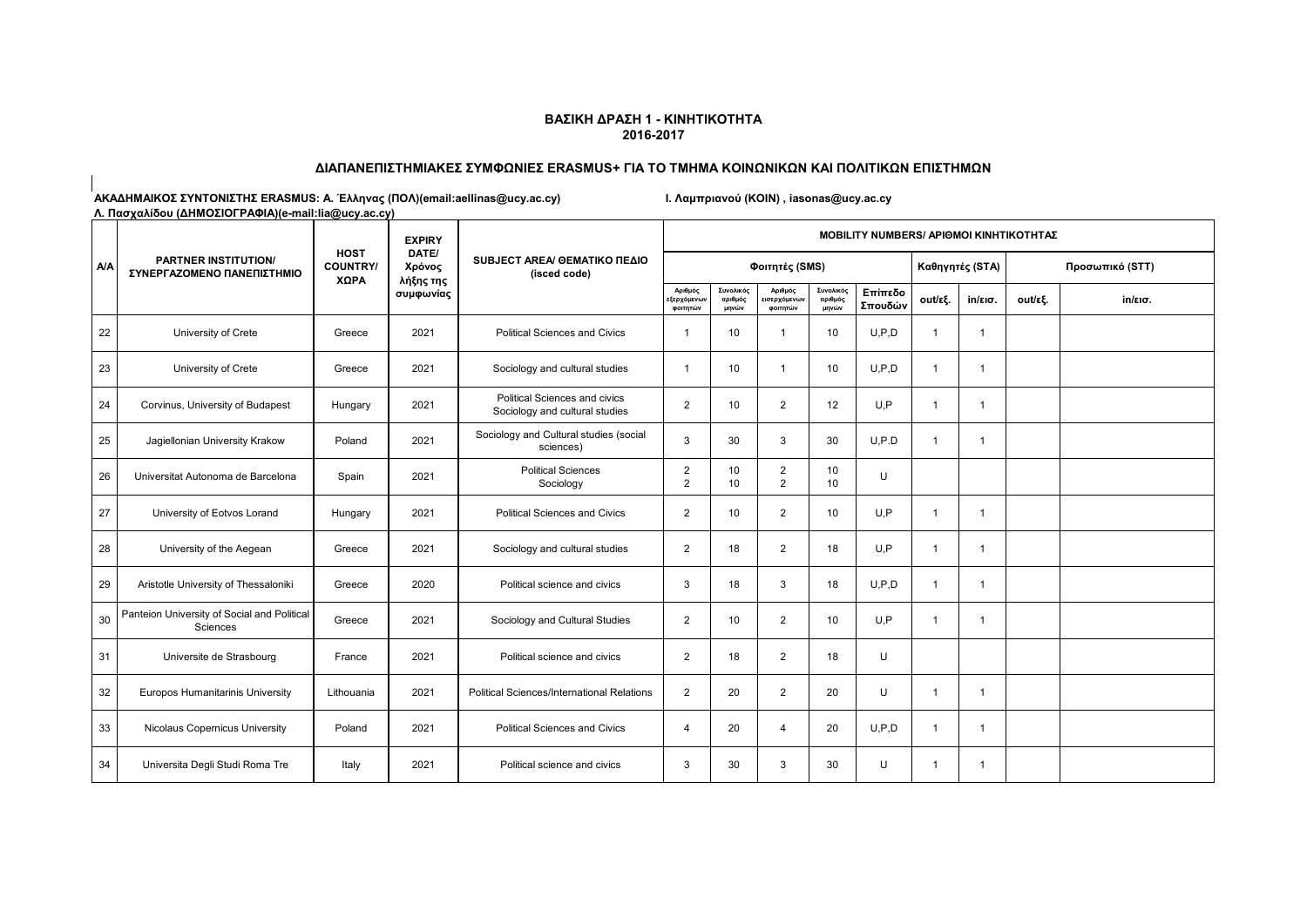# **ΔΙΑΠΑΝΕΠΙΣΤΗΜΙΑΚΕΣ ΣΥΜΦΩΝΙΕΣ ERASMUS+ ΓΙΑ ΤΟ ΤΜΗΜΑ ΚΟΙΝΩΝΙΚΩΝ ΚΑΙ ΠΟΛΙΤΙΚΩΝ ΕΠΙΣΤΗΜΩΝ**

| $1.41$ and $2.41$ and $2.41$ and $2.41$ and $2.41$ and $2.41$ and $2.41$ and $2.41$ and $2.41$ and $2.41$ and $2.41$ and $2.41$ and $2.41$ and $2.41$ and $2.41$ and $2.41$ and $2.41$ and $2.41$ and $2.41$ and $2.41$ and | <b>PARTNER INSTITUTION/</b><br>ΣΥΝΕΡΓΑΖΟΜΕΝΟ ΠΑΝΕΠΙΣΤΗΜΙΟ | <b>HOST</b><br><b>COUNTRY/</b><br>ΧΩΡΑ |                              |                                                   |                                    |                               | <b>EXPIRY</b>                       |                               |                    | <b>MOBILITY NUMBERS/ APIOMOI KINHTIKOTHTAZ</b> |                   |                 |         |  |  |  |  |  |  |
|-----------------------------------------------------------------------------------------------------------------------------------------------------------------------------------------------------------------------------|-----------------------------------------------------------|----------------------------------------|------------------------------|---------------------------------------------------|------------------------------------|-------------------------------|-------------------------------------|-------------------------------|--------------------|------------------------------------------------|-------------------|-----------------|---------|--|--|--|--|--|--|
| <b>A/A</b>                                                                                                                                                                                                                  |                                                           |                                        | DATE/<br>Χρόνος<br>λήξης της | SUBJECT AREA/ GEMATIKO ΠΕΔΙΟ<br>(isced code)      |                                    |                               | Φοιτητές (SMS)                      |                               |                    |                                                | Καθηγητές (STA)   | Προσωπικό (STT) |         |  |  |  |  |  |  |
|                                                                                                                                                                                                                             |                                                           |                                        | συμφωνίας                    |                                                   | Αριθμός<br>εξερχόμενων<br>φοιτητών | Συνολικός<br>αριθμός<br>μηνών | Αριθμός<br>εισερχόμενων<br>φοιτητών | Συνολικός<br>αριθμός<br>μηνών | Επίπεδο<br>Σπουδών | out/εξ.                                        | $in/\epsilon$ ισ. | out/εξ.         | in/εισ. |  |  |  |  |  |  |
| 35                                                                                                                                                                                                                          | Eberhard Karls University of Tubingen                     | Germany                                | 2021                         | <b>Political Sciences and Civics</b>              | 3                                  | 15                            | 3                                   | 15                            | U, P, D            | $\overline{1}$                                 | $\overline{1}$    |                 |         |  |  |  |  |  |  |
| 36                                                                                                                                                                                                                          | Institut d Etudes Politiques d Aix-en-<br>Provence        | France                                 | 2020                         | Political science and civics                      | $\mathbf{1}$                       | 10                            | $\mathbf{1}$                        | 10                            | U.P                | $\mathbf{1}$                                   | $\overline{1}$    |                 |         |  |  |  |  |  |  |
| 37                                                                                                                                                                                                                          | <b>Bogazici Universitry</b>                               | Turkey                                 | 2021                         | Political science and civics                      | $\overline{2}$                     | 10                            | $\overline{2}$                      | 10                            | $\cup$             | $\overline{1}$                                 | $\mathbf{1}$      |                 |         |  |  |  |  |  |  |
| 38                                                                                                                                                                                                                          | <b>Tallinn Universtity</b>                                | Esthonia                               | 2021                         | Political science and civics                      | $\overline{2}$                     | 10                            | $\overline{2}$                      | 10                            | U.P.D              | $\overline{1}$                                 | $\mathbf{1}$      |                 |         |  |  |  |  |  |  |
| 39                                                                                                                                                                                                                          | Uniwersytet Rzeszowski                                    | Poland                                 | 2021                         | <b>Political Sciences</b><br>Sociology            | $\overline{4}$                     | 36                            | 4                                   | 36                            | U                  | $\overline{1}$                                 | $\mathbf 1$       |                 |         |  |  |  |  |  |  |
| 40                                                                                                                                                                                                                          | Universidad Autonoma de Madrid                            | Spain                                  | 2021                         | <b>Political Sciences</b>                         | $\overline{2}$                     | 20                            | $\overline{2}$                      | 20                            | U, P               | $\overline{1}$                                 | $\mathbf{1}$      |                 |         |  |  |  |  |  |  |
| 41                                                                                                                                                                                                                          | University of Warsaw                                      | Poland                                 | 2021                         | Political Sciences and Civis(european<br>Studies) | $\overline{2}$                     | 10                            | $\overline{2}$                      | 10                            | U.P                | $\overline{1}$                                 | $\overline{2}$    |                 |         |  |  |  |  |  |  |
| 42                                                                                                                                                                                                                          | Universita Degli studi di Milano                          | Italy                                  | 2021                         | <b>Political Sciences and Civics</b>              | $\mathbf{1}$                       | 6                             | $\mathbf{1}$                        | 6                             | U.P.D              | $\mathbf{1}$                                   | $\mathbf{1}$      |                 |         |  |  |  |  |  |  |
| 43                                                                                                                                                                                                                          | Universite des Nantes                                     | France                                 | 2021                         | Political Sciences and Civics                     | $\overline{1}$                     | 9                             | $\mathbf{1}$                        | 9                             | U, P               | $\overline{1}$                                 | $\mathbf{1}$      |                 |         |  |  |  |  |  |  |
| 44                                                                                                                                                                                                                          | Institut d' Etudes Politiques de Lille,                   | France                                 | 2021                         | Political Sciences and civics                     | $\overline{2}$                     | 20                            | $\overline{2}$                      | 20                            | U.P                | $\overline{1}$                                 | $\overline{1}$    |                 |         |  |  |  |  |  |  |
|                                                                                                                                                                                                                             | <b>SCIENCES PO LILLE</b>                                  |                                        |                              | Journalism and reporting                          | 2                                  | 20                            | $\overline{2}$                      | 20                            | U.P                | $\overline{1}$                                 | $\overline{1}$    |                 |         |  |  |  |  |  |  |
| 45                                                                                                                                                                                                                          | University of Keele                                       | UK                                     | 2016                         | Political science and civics                      |                                    |                               |                                     |                               |                    | $\overline{1}$                                 | $\overline{1}$    |                 |         |  |  |  |  |  |  |
| 46                                                                                                                                                                                                                          | Universidade Nova De Lisboa                               | Portugal                               | 2021                         | Political sciences<br>and civics                  | 2                                  | 10                            | $\overline{2}$                      | 10                            | U.P                | $\overline{2}$                                 | $\overline{2}$    |                 |         |  |  |  |  |  |  |
| 47                                                                                                                                                                                                                          | University of Calabria                                    | Italy                                  | 2021                         | Political science and civics                      | $\overline{2}$                     | 10                            | $\overline{2}$                      | 10                            | U.P                | $\overline{1}$                                 | -1                |                 |         |  |  |  |  |  |  |